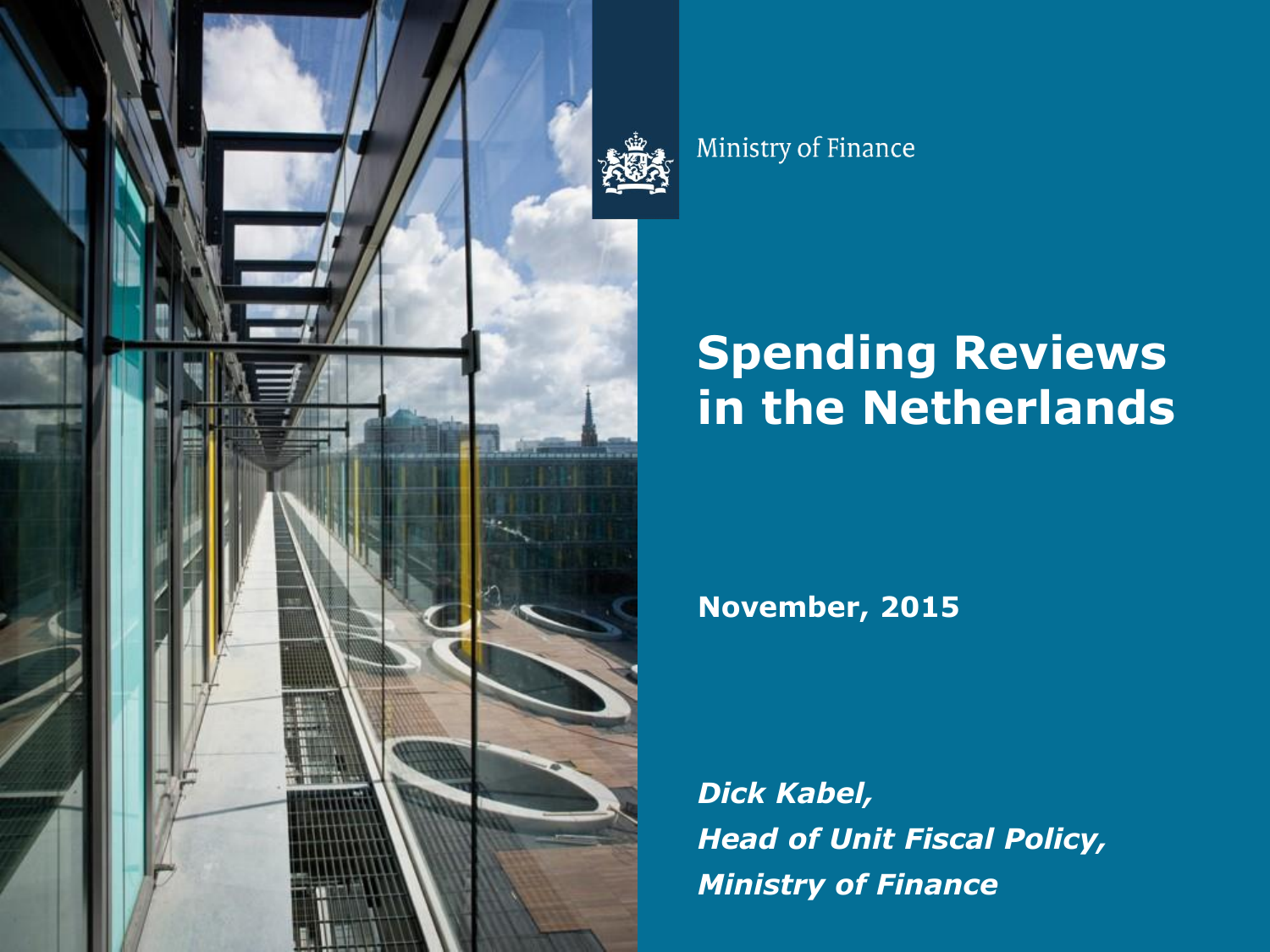

#### **Content**

- Context
- Spending reviews
- Special case: Comprehensive spending review 2009/2010
- Assessment and experiences spending reviews

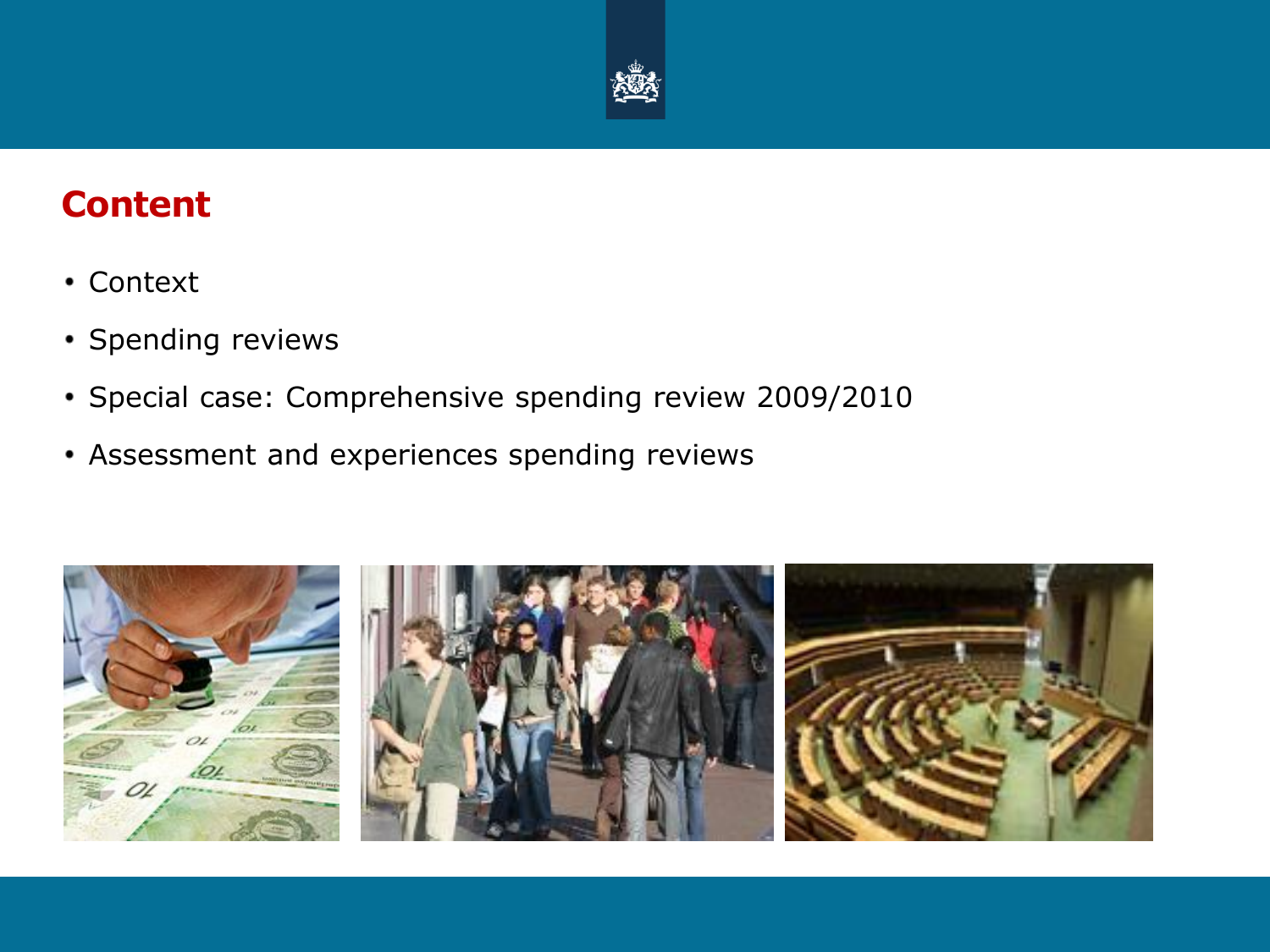

## **Context**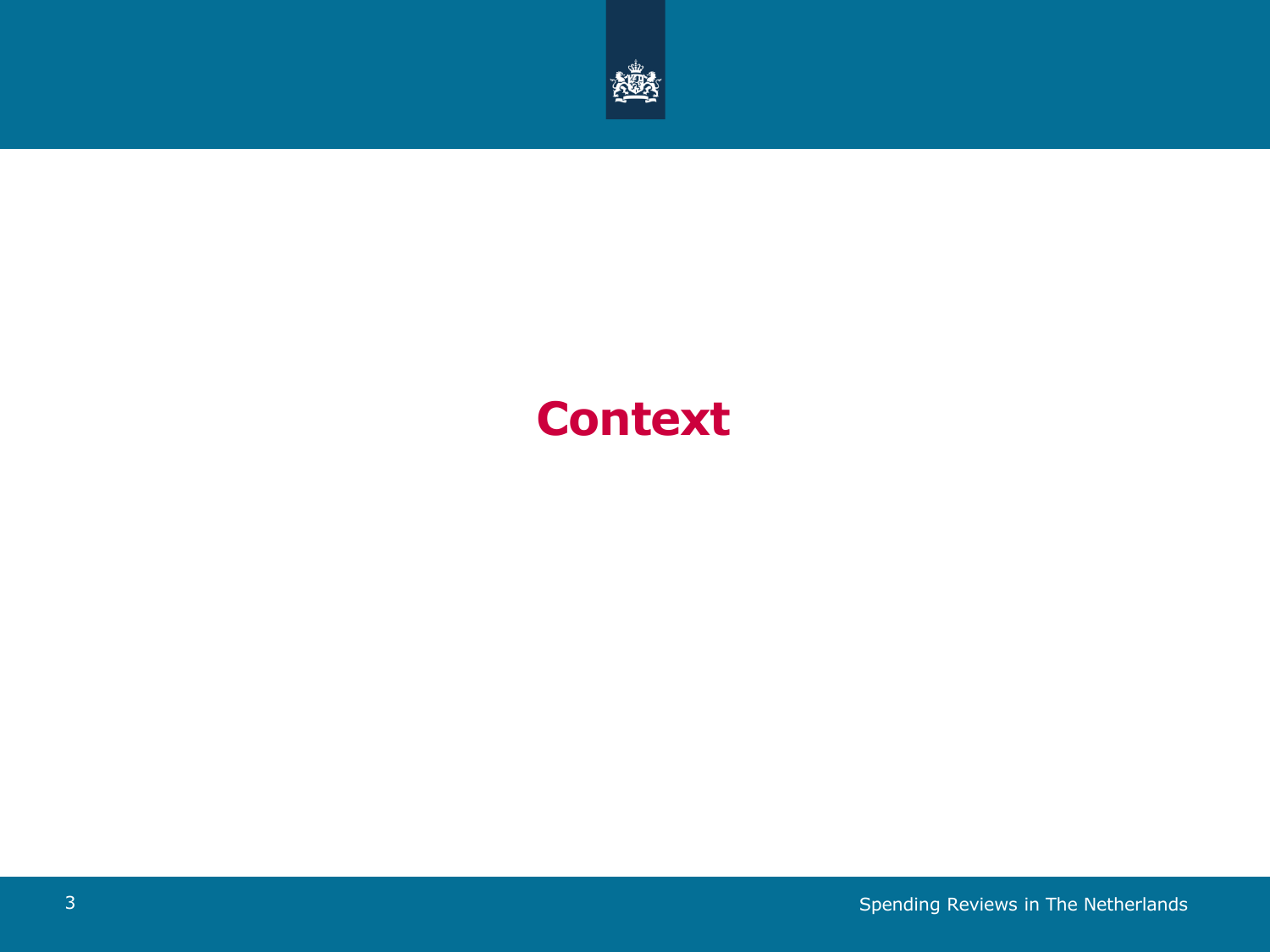

## Political context



- Parliament with multi parties;
- Multi party coalitions
- Four year government term (cabinet period);
- Recent cabinet:
	- Liberal party and Socialistic party
	- 13 ministers, on equal foot and

own budget



*Mr. Rutte Prime minister of The Netherlands*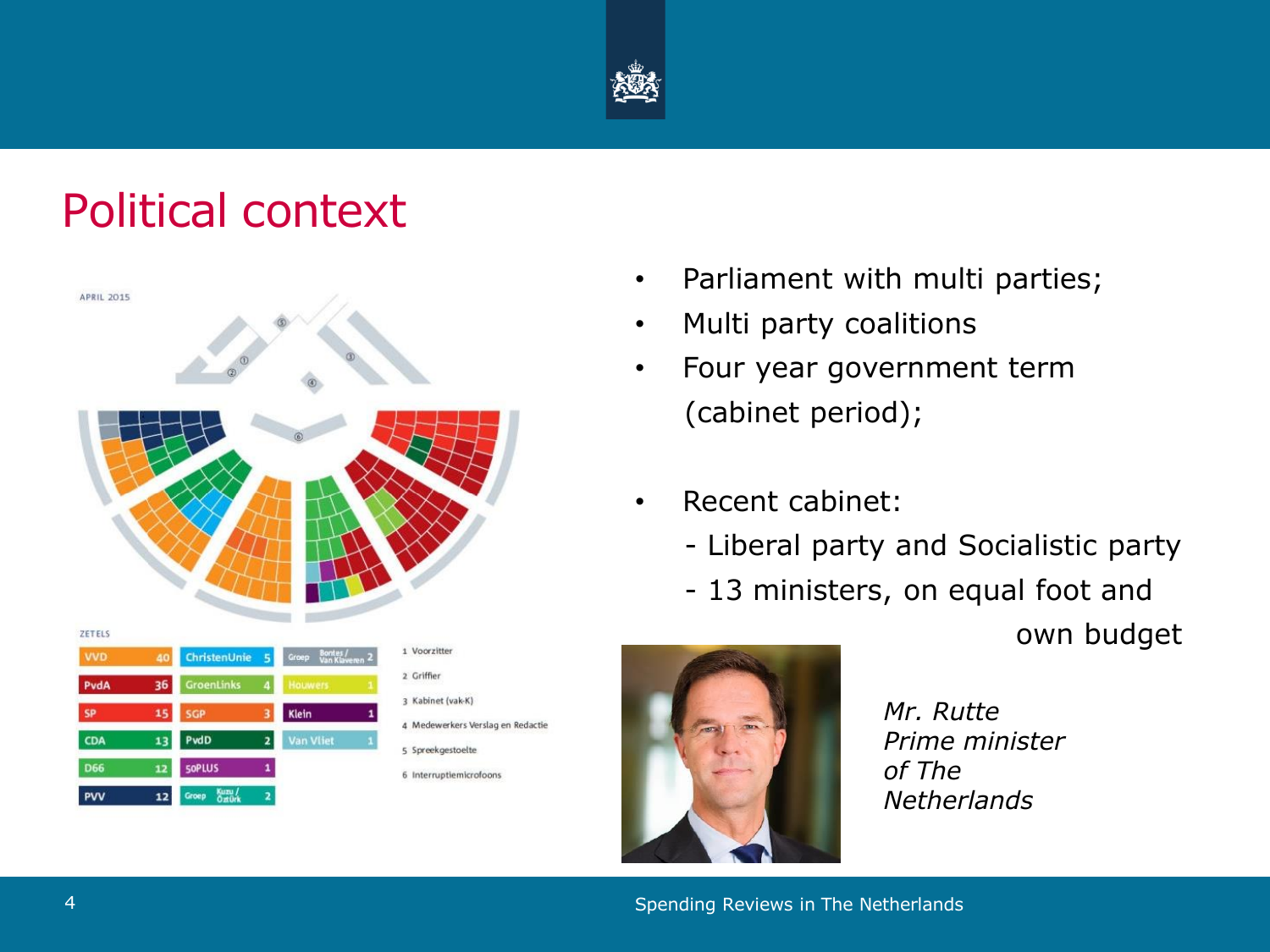

## Policy and budget decisionmaking, phase 1

#### **1)Coalition agreement at the start of a new Cabinet**

- At the beginning of each parliamentary term
- Cutbacks and new policy proposals (detailed)
- Medium term budgetary framework is derived from a agreed budgetary target;

 $\rightarrow$ Need of information about effectiveness and cost of future policies

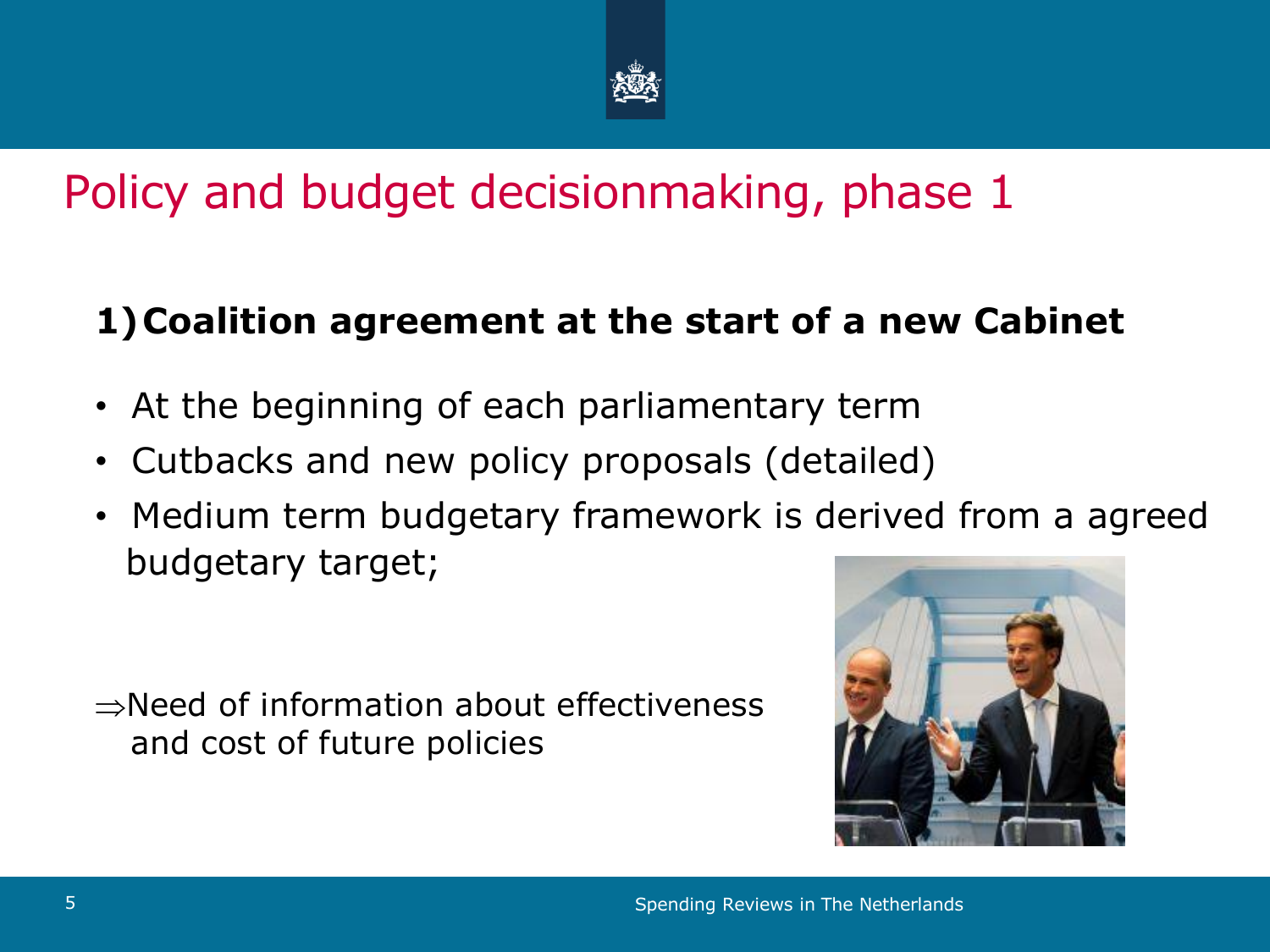

## Policy and budget decision-making, phase 2

#### **2) Annually update of plans and budget**

- New priorities
- Update financial situation
- Over- and underspending
- Decisions about expenditure in spring
- Presentation on Budget day



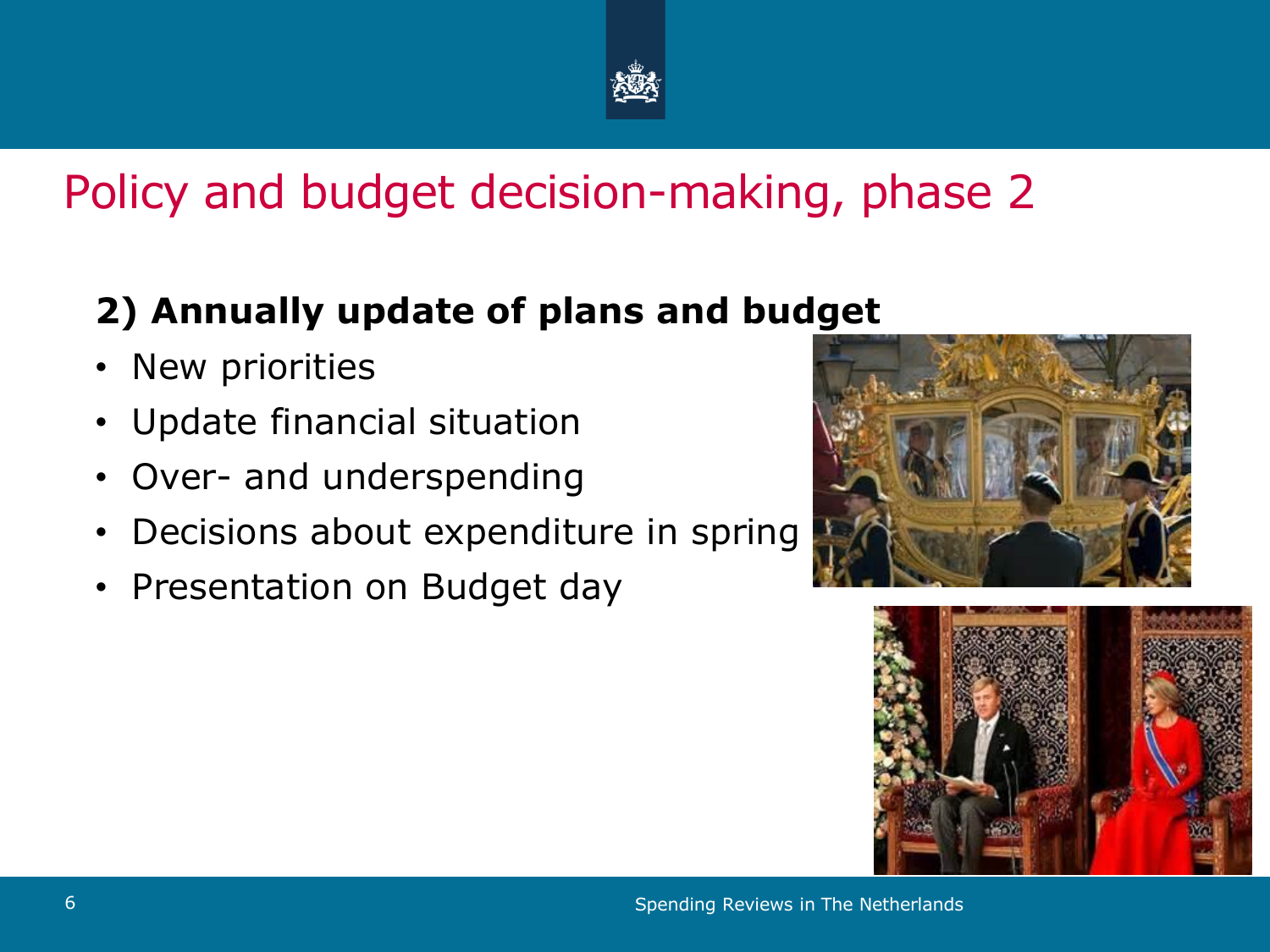

## Important institution: the Dutch fiscal council

- The Netherlands Bureau for Economic Policy Analysis (CPB);
- Economic forecasting for the short-term, long term
- Societal cost-benefit analyses of infrastructural plans
- Analyses of the election manifestos of political parties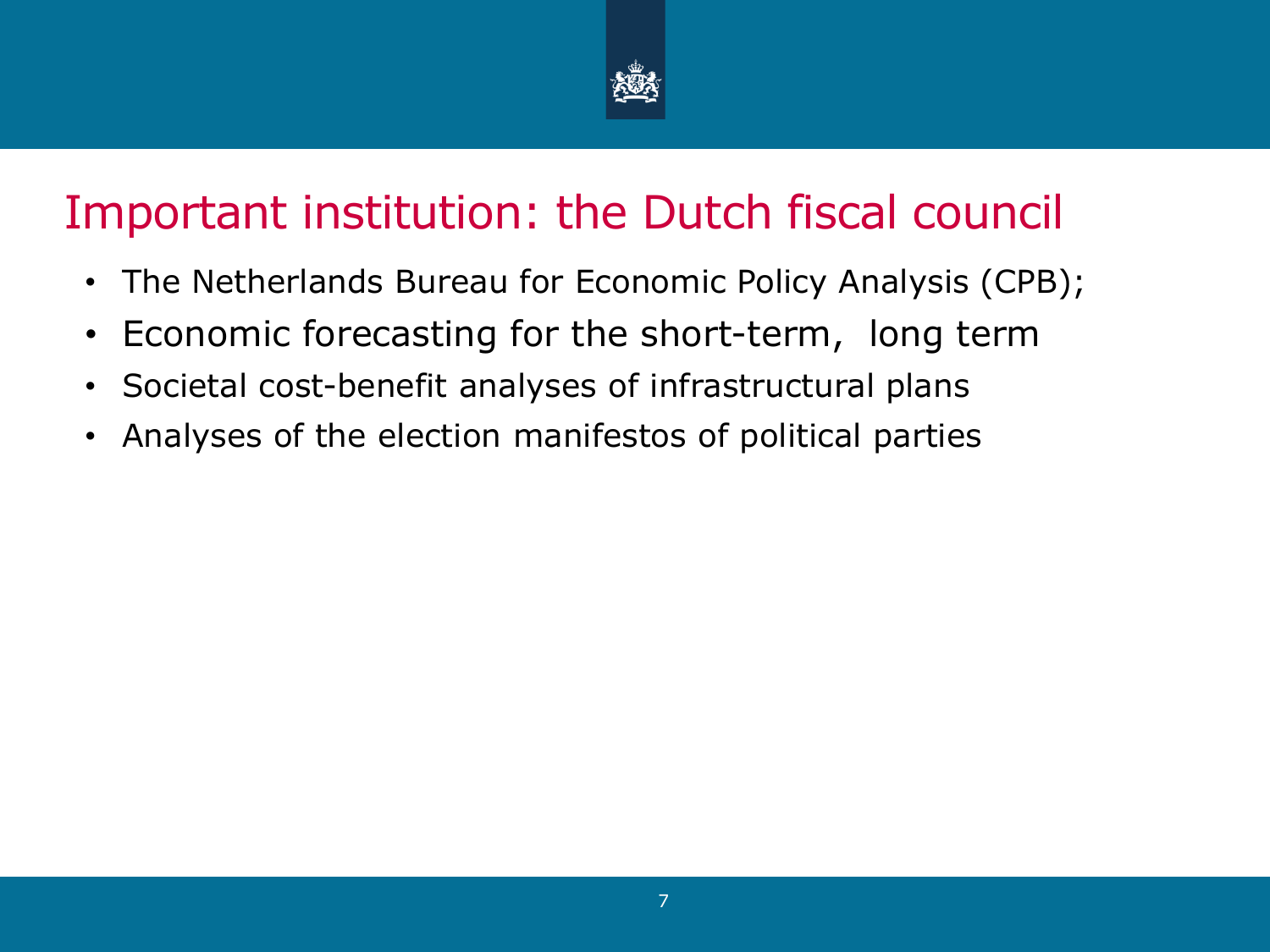

## The trend-based budgetary framework

- Real expenditures ceilings, set for entire government period
- Automatic stabilizers on revenue side:
	- Income windfalls are credited to EMU-balance
	- Income setbacks are debited to EMU-balance
- Budget is based on forecasts made by the CPB
- One principal decision-making moment on the new budget
- European limit for deficit is crash barrier: additional measures have to be taken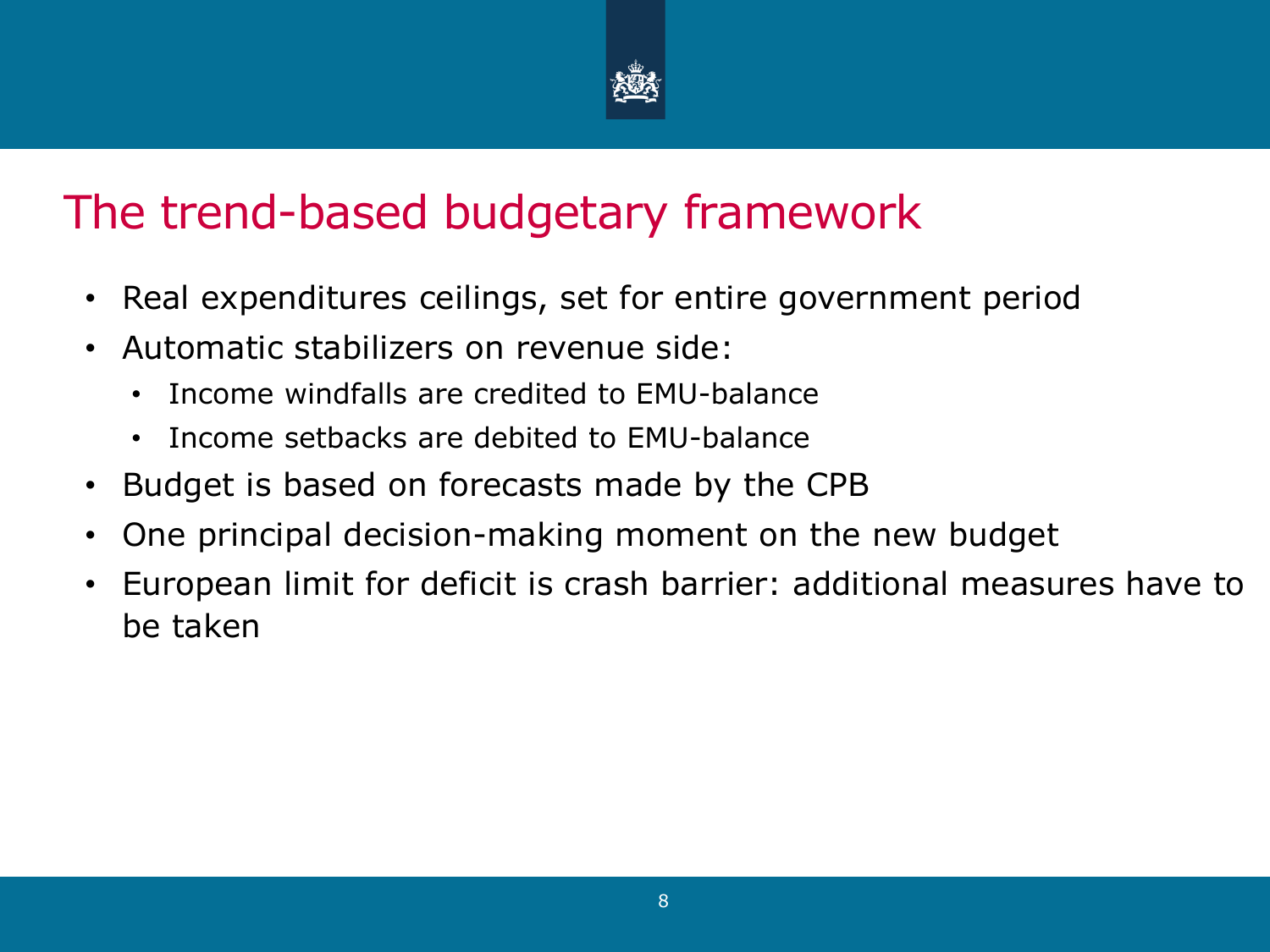

### Dutch evaluation system



**Many studies as inputs into policy and budget decision-making process, spending reviews most important for the Minstry of Finance**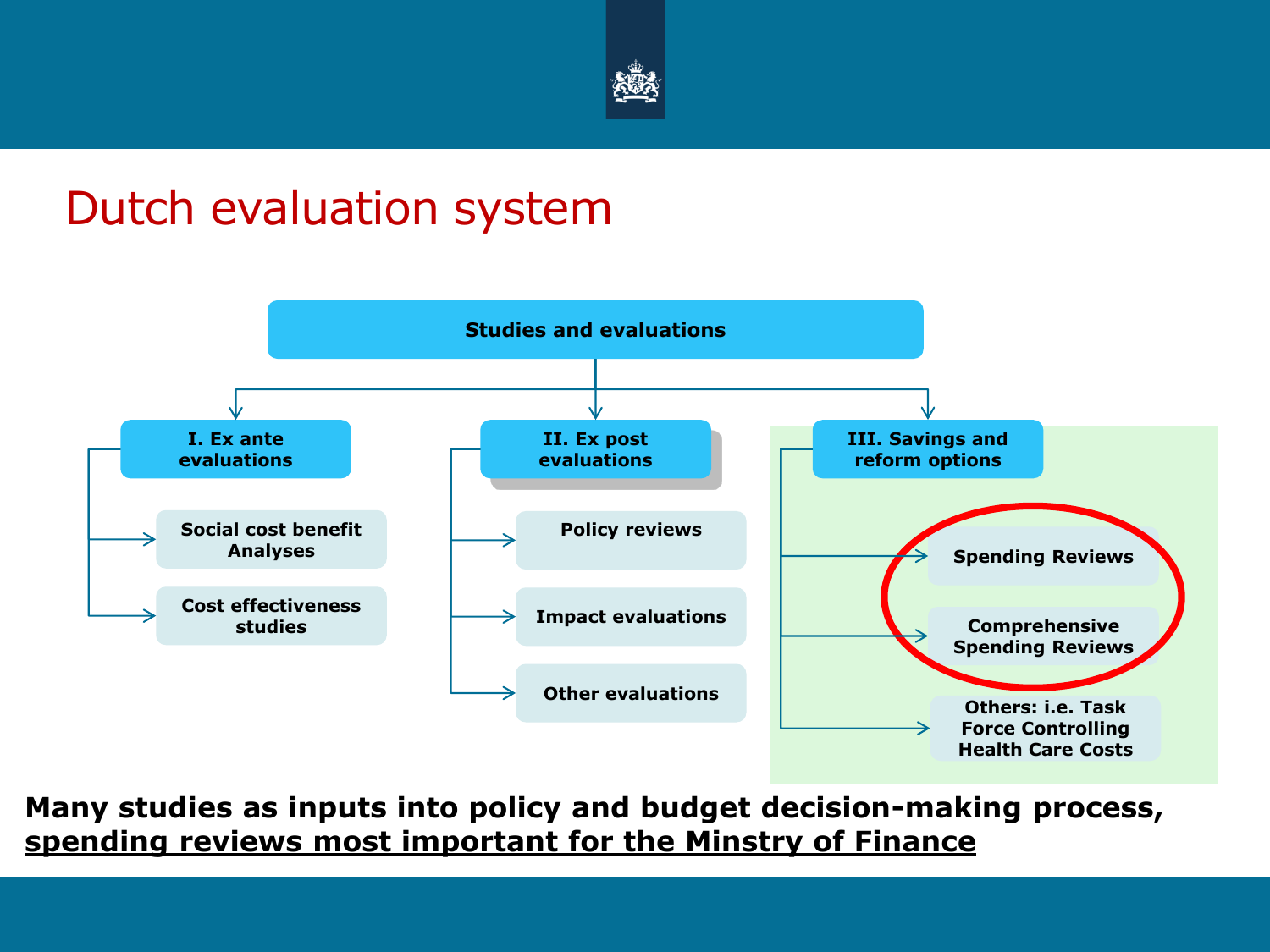

# **Spending reviews**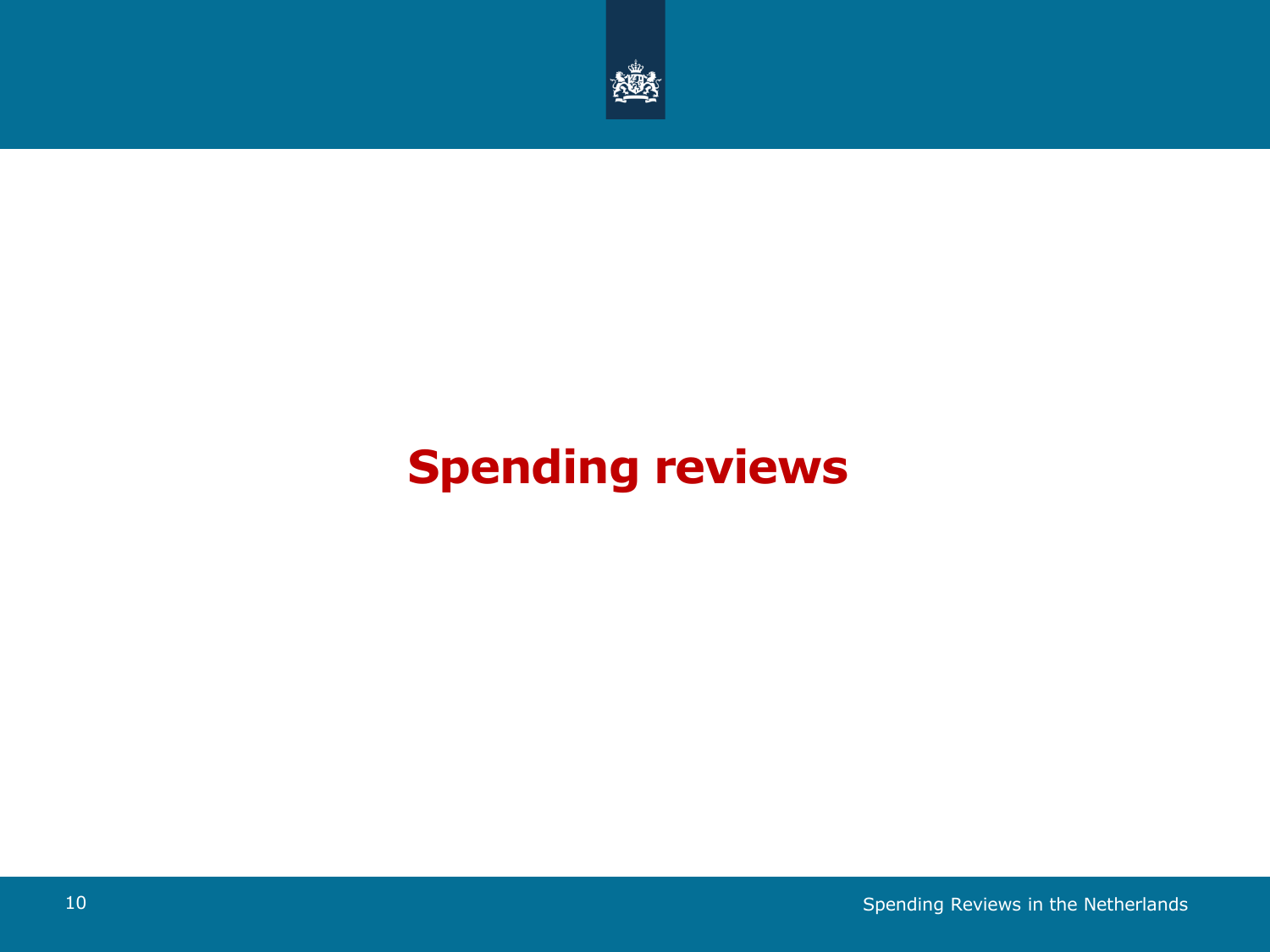

### Number of spending Reviews: 1981-2015

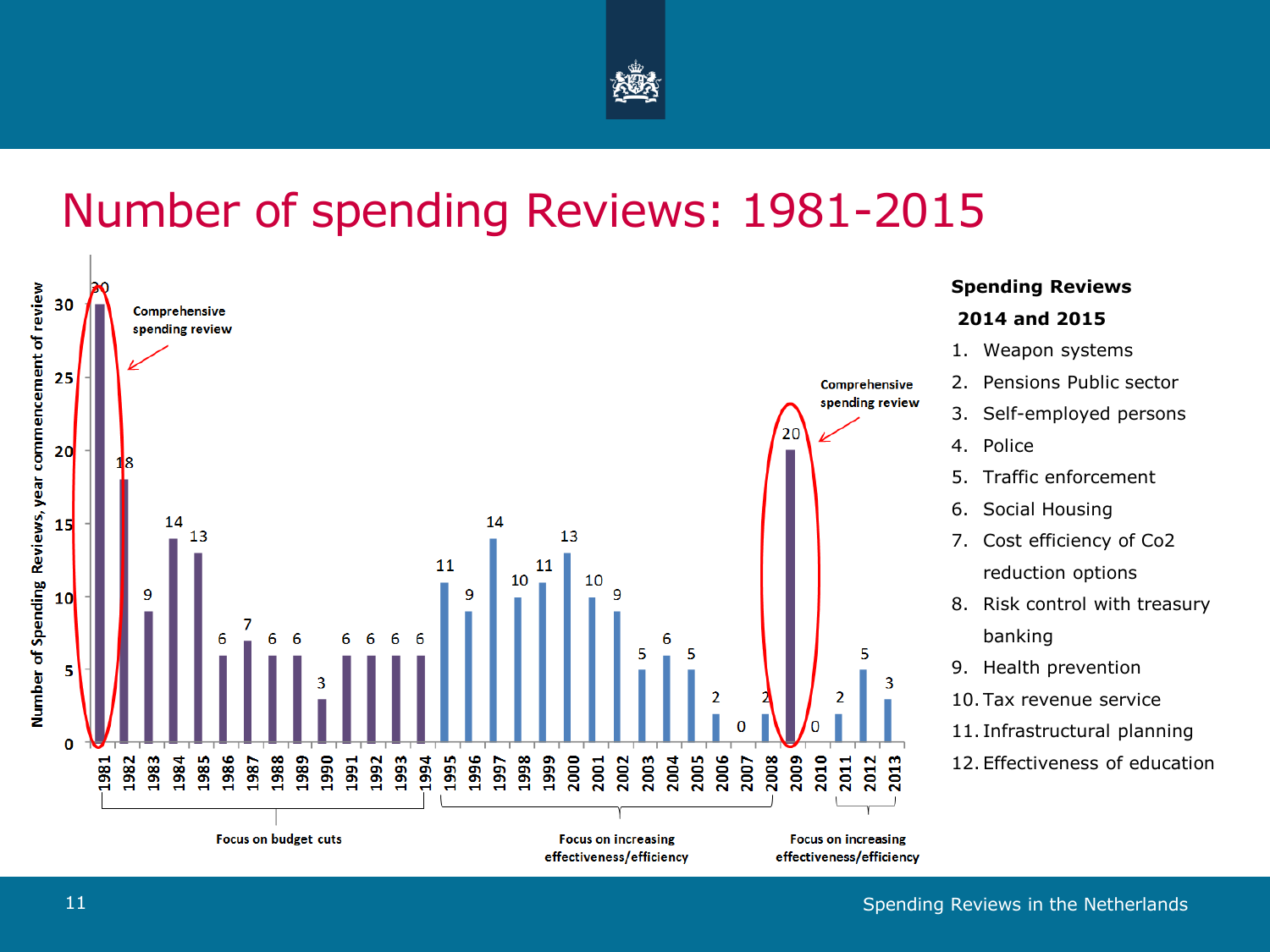

### Selection process

- Ministry of Finance coordinates instrument
- Negotiations are anchored to the budget negotiations
- Cabinet decides about terms of references
- Terms of reference are published in budget memorandum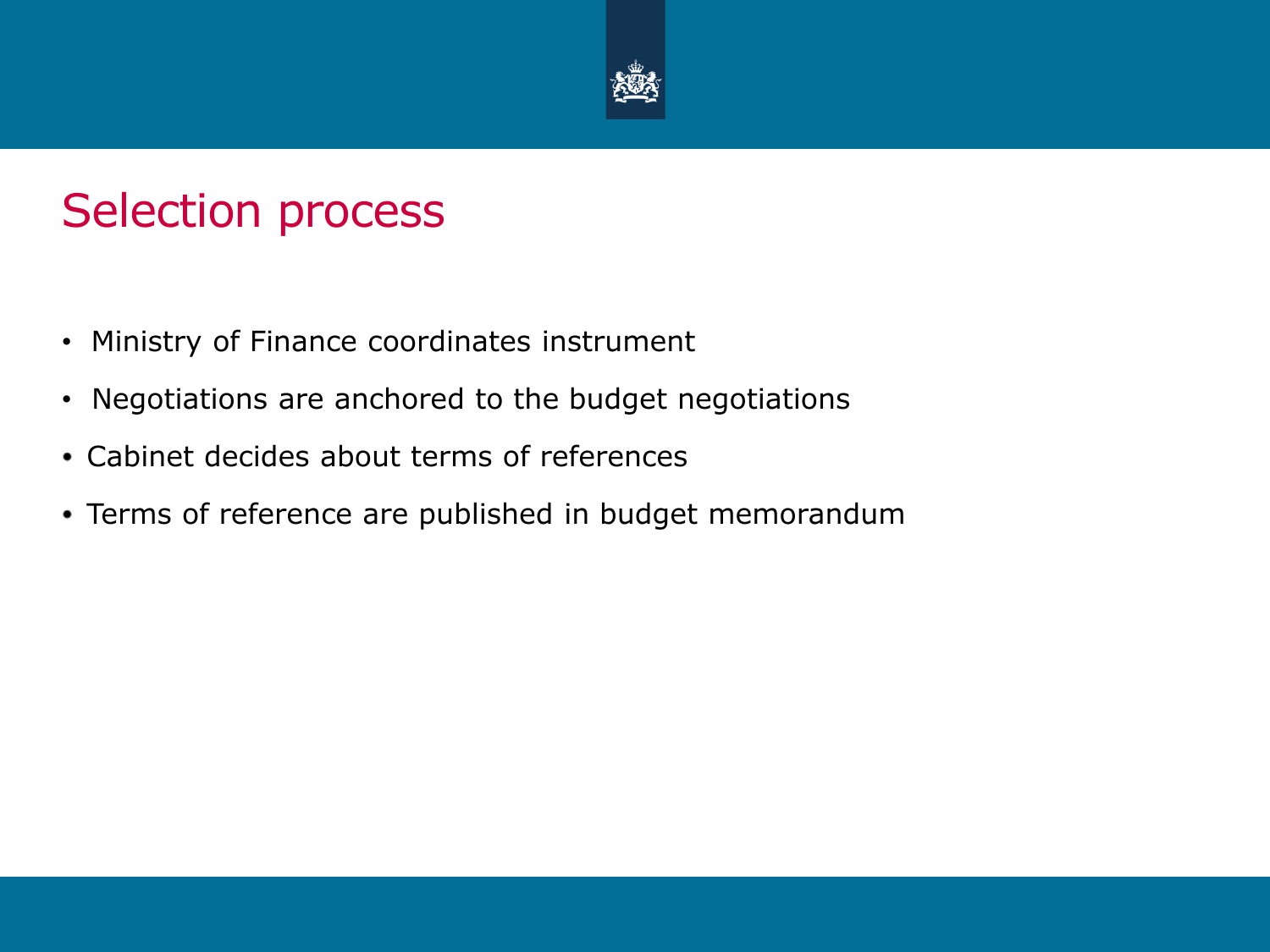

## Terms of reference

- **Background and Rationale**
- Scope
- Description of what at least one policy option must entail
	- (i.e. reduction of sending, or improve efficiency of spending)
- Composition of the working group, including external experts
- Date by which report needs to be completed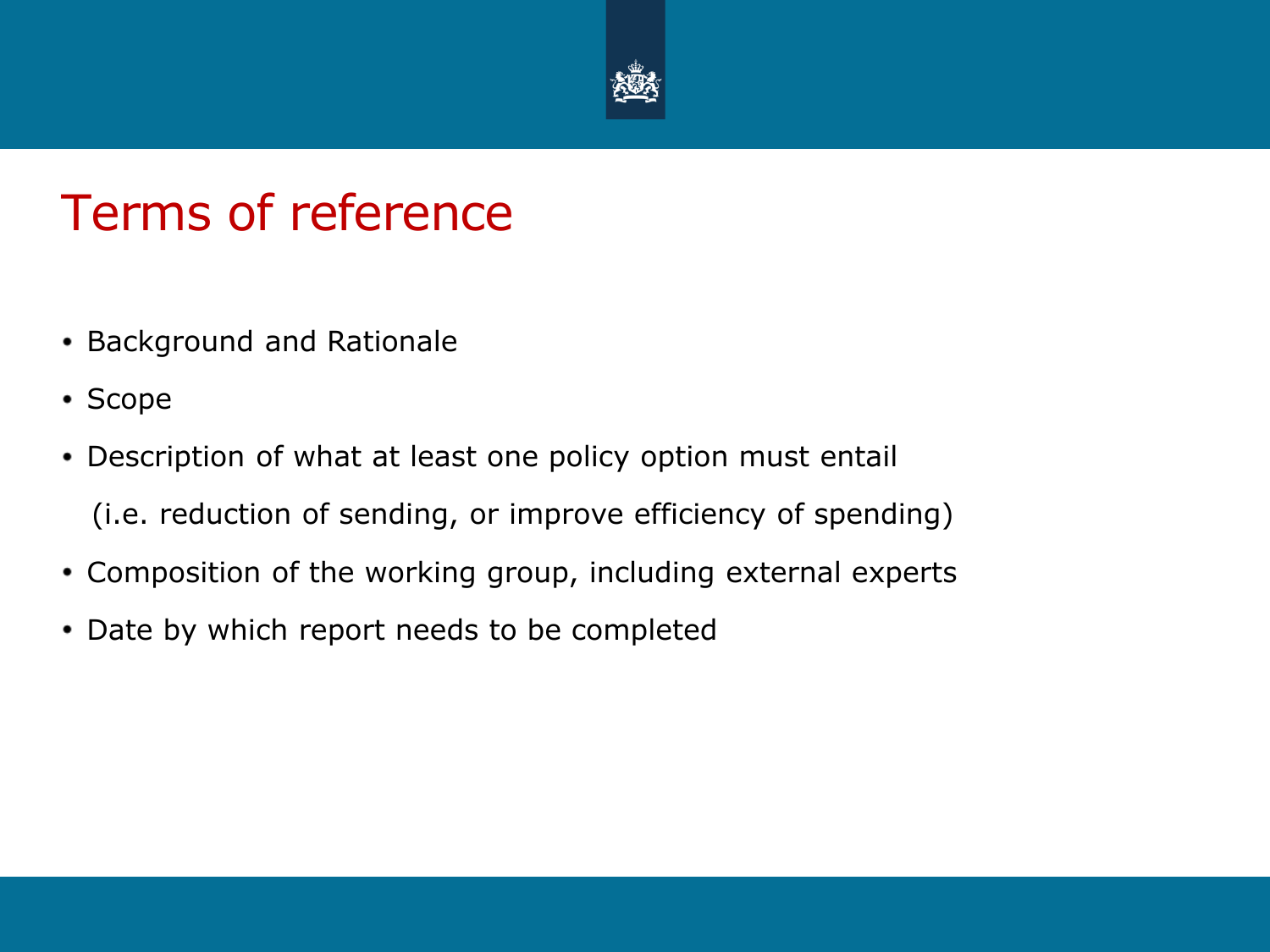

### Governance arrangements

- Independent, non-political working groups
	- senior civil servants and external experts;
- Chaired by senior officials not responsible for the policy at hand
	- Someone who understands "how things work in The Hague";
- Non veto: ideas may not be blocked by other members working group;
- Clear distinction between 'technocratic' en 'political decision making' phase
	- After finalization of report, working group discharged and relevant Minister drafts 'Cabinet response'.
- Report + Cabinet response are sent to parliament and are downloadable for wider public.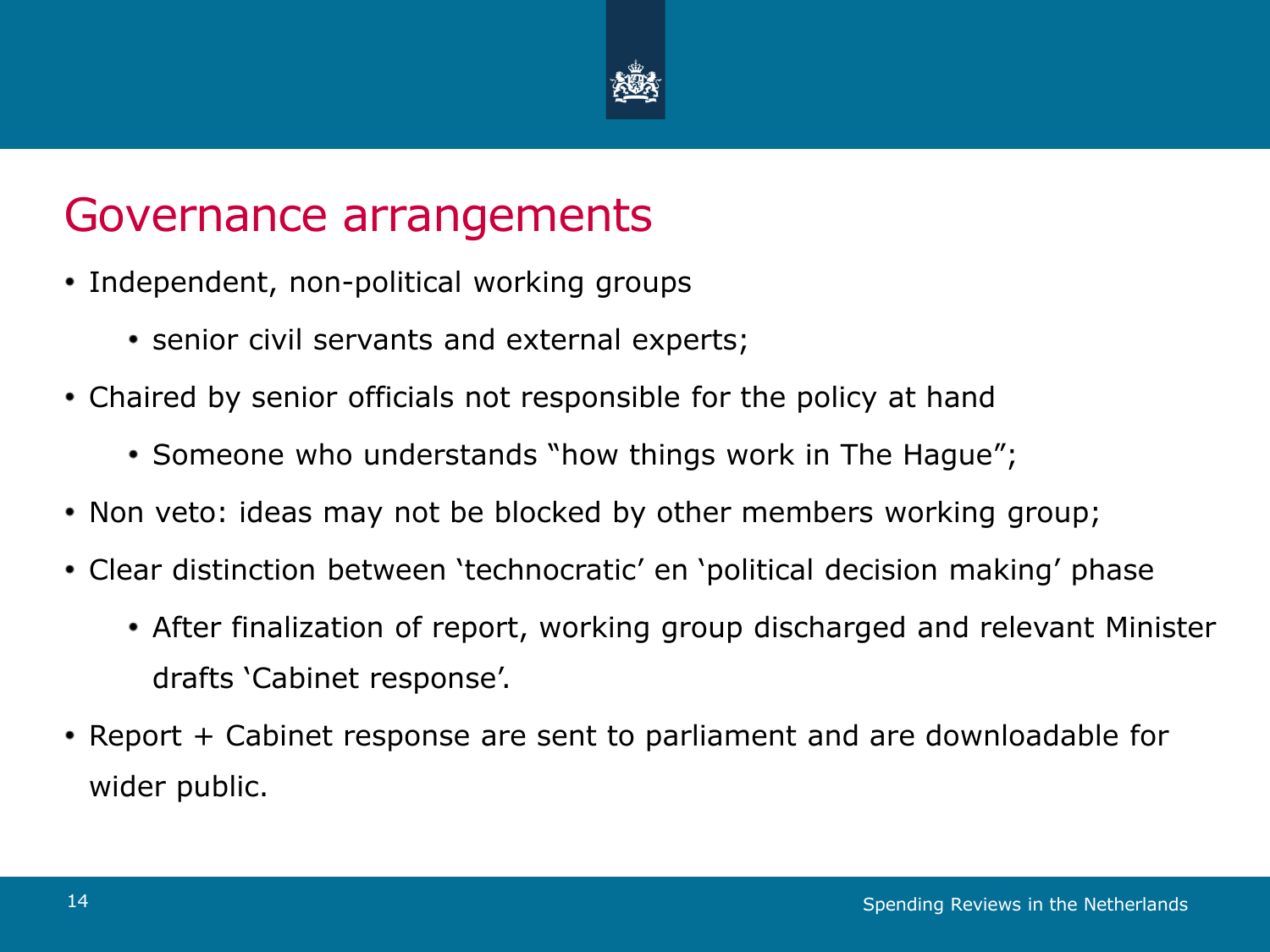

## Interdepartmental committee

- Members of the committee:
	- Chairperson: Director-General Budget
	- Members: Ministries of Finance, Prime Minister's Office, Home Office, Health, Social Affairs and Employment, Economic Affairs, Education
- Tasks are:
	- Procedural guidelines
	- Quality assurance
	- Arbitrator by conflict in working group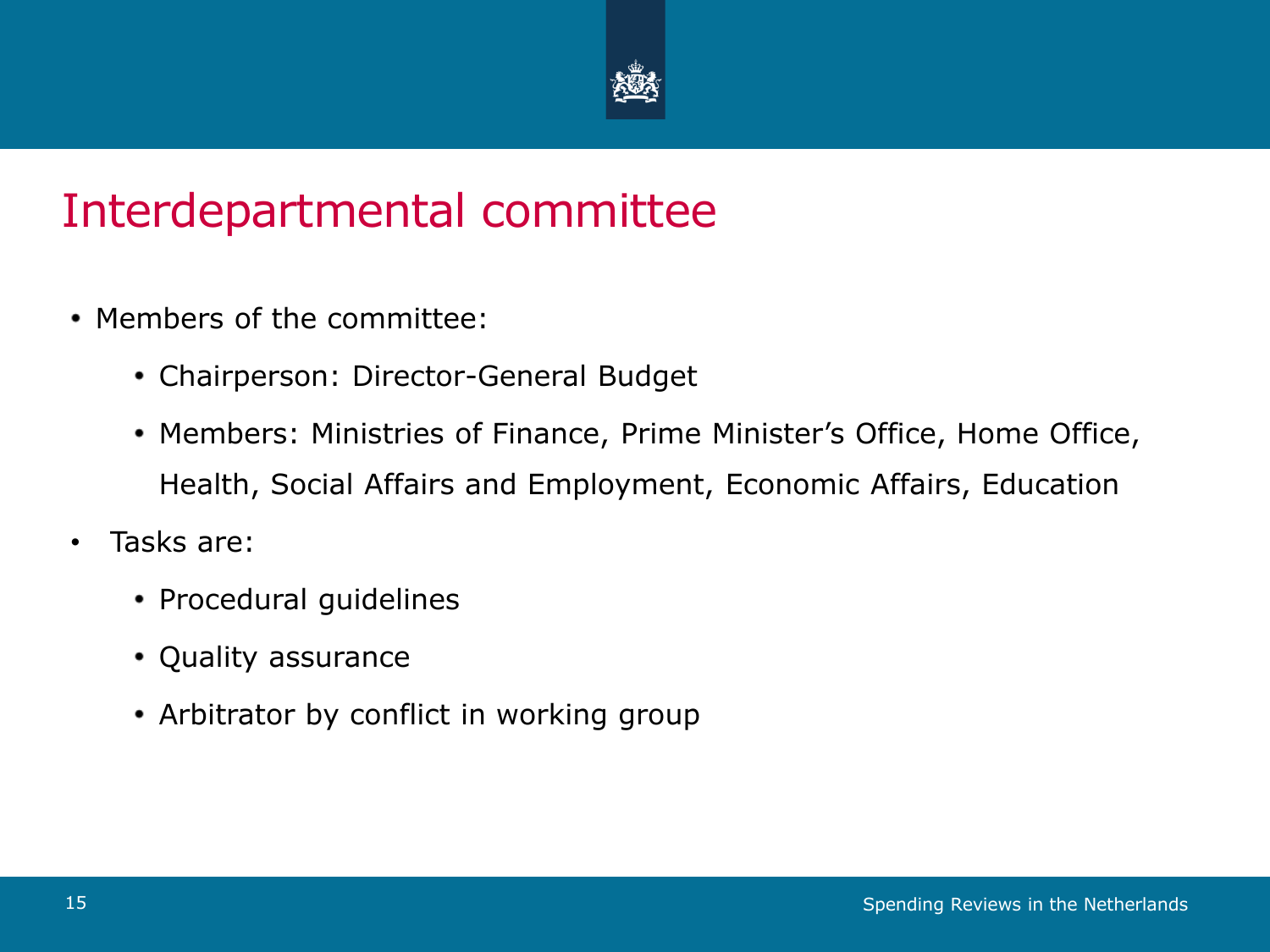

#### **SPECIAL CASE: COMPREHENSIVE SPENDING REVIEW 2009/2010**

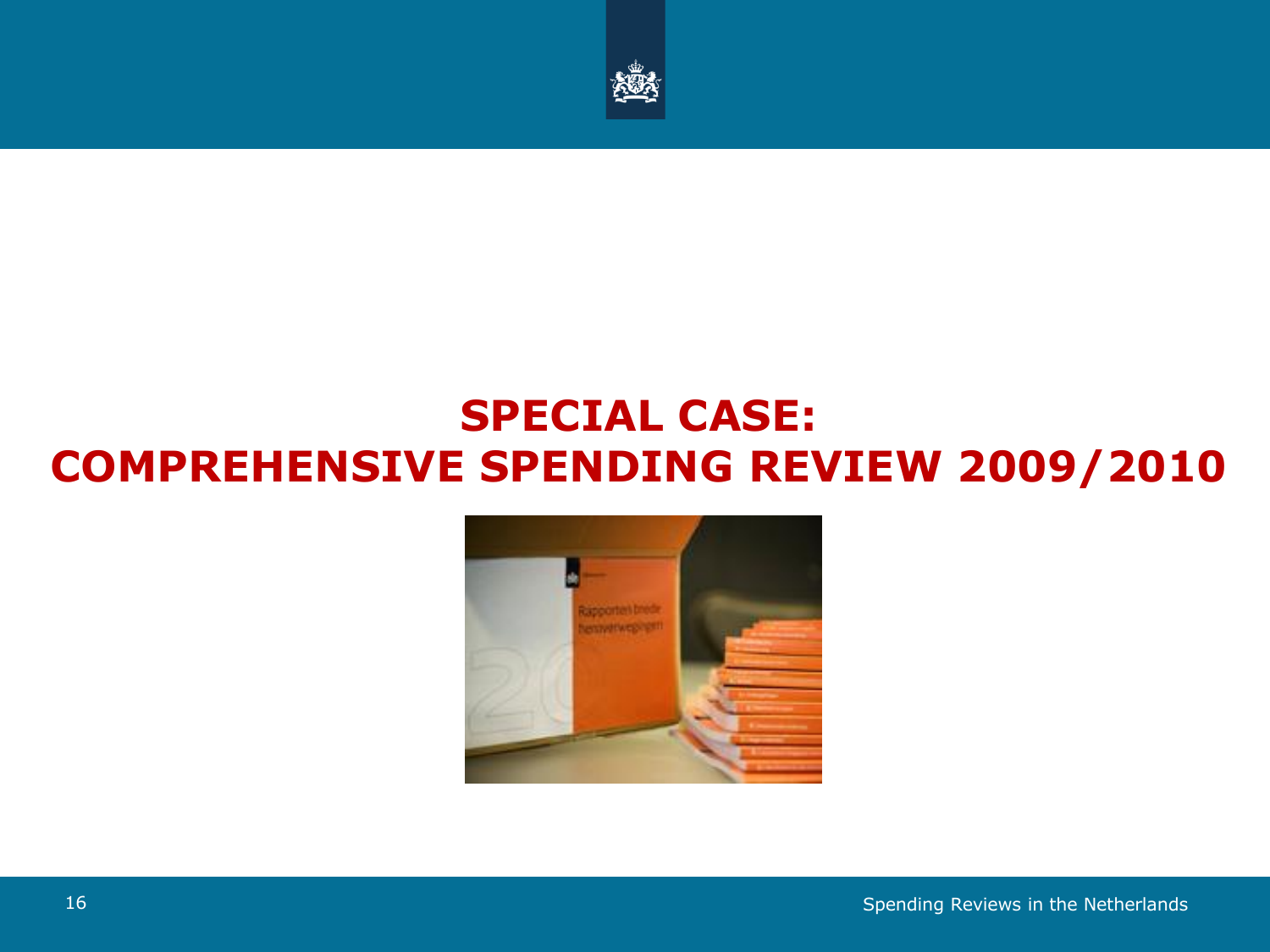

## Need for comprehensive spending review 2009/2010



- Start financial crisis in 2008
- From budget surplus to 5.5% GDP budget deficit
- Assignment by Cabinet
	- "*Provide insight into different*
	- *cutback options and their effects*"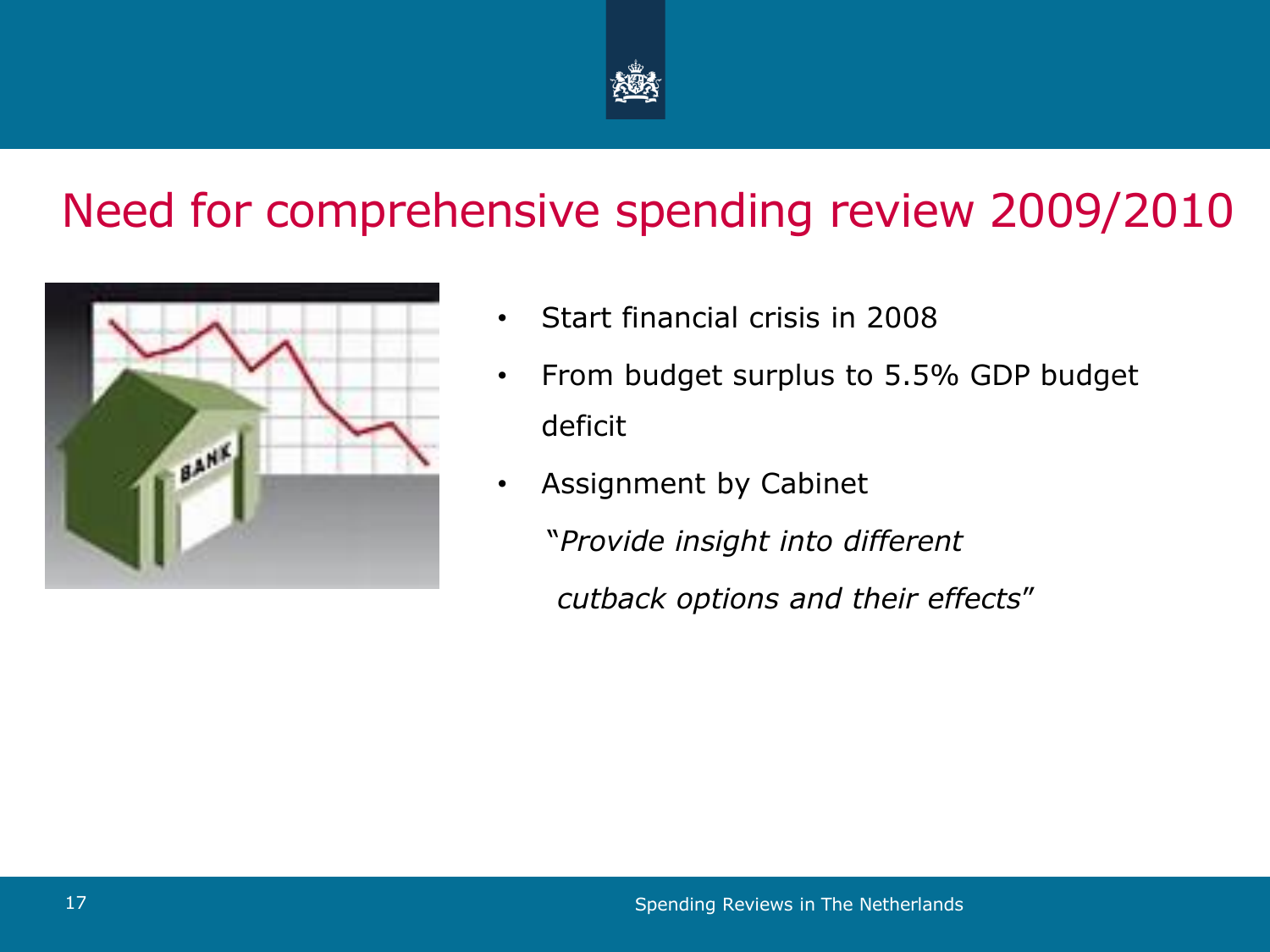

## Timetable

- September 2009: Spending Review Working Groups started
- February 2010: Collapse of Cabinet, early elections announced
- April 2010: 20 reports sent to Parliament (but no Cabinet Response)
- June 2010: National elections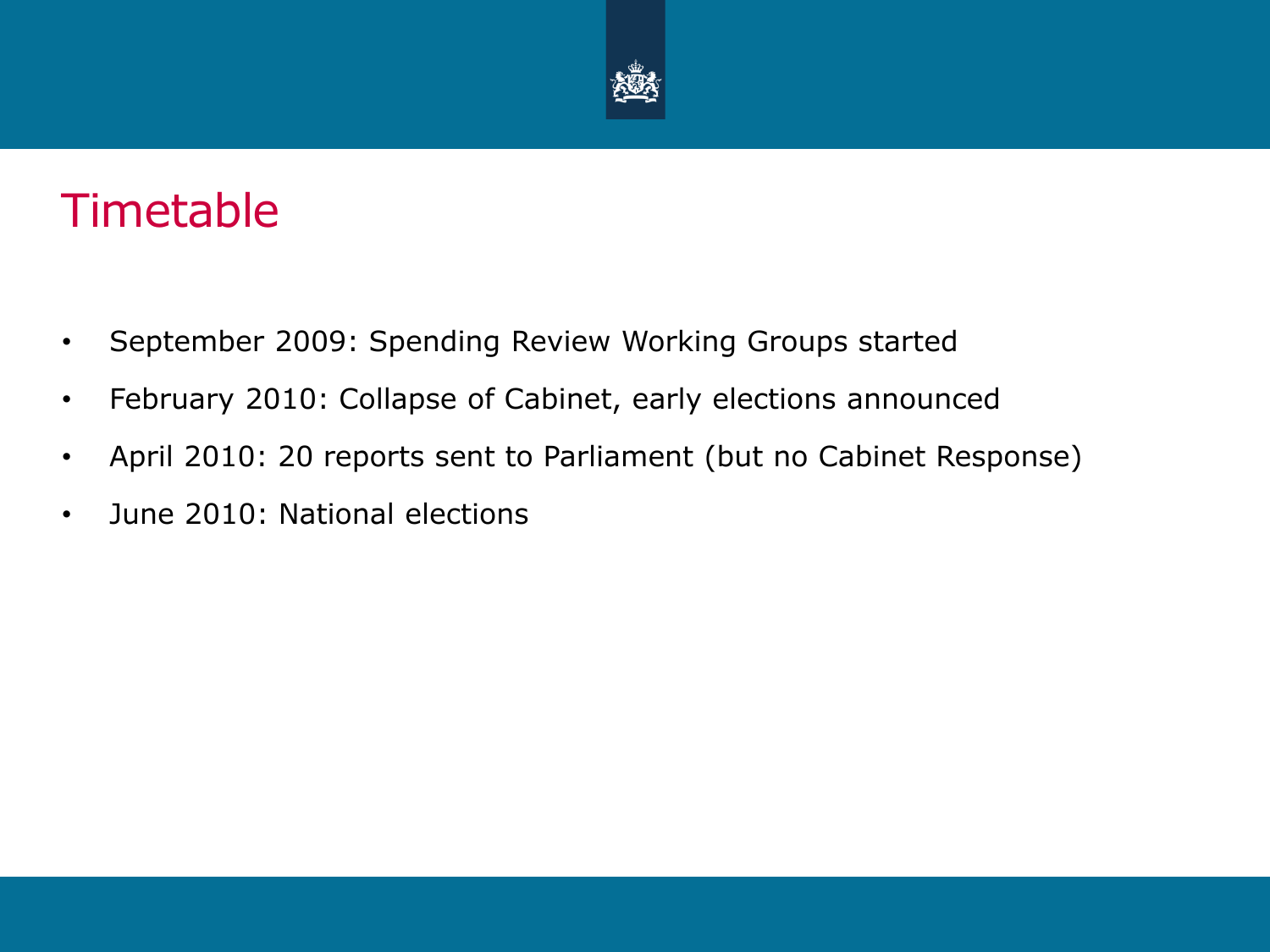

## Comprehensive Spending Review 2009/2010

- 20 Spending Reviews covering a broad range of policy areas
- One compulsory policy option: 20% reduction in spending and/or tax expenditures
- Theme-based: across all departments, both expenditures and tax expenditures
- External expertise of Netherlands Bureau for Economic Policy Analysis to ensure quality of proposed options and realism of proposed spending cuts.
- Exercise overseen by Prime Minister and the two Vice Prime Ministers at the time

In total reports identified **€35 billion** in possible savings.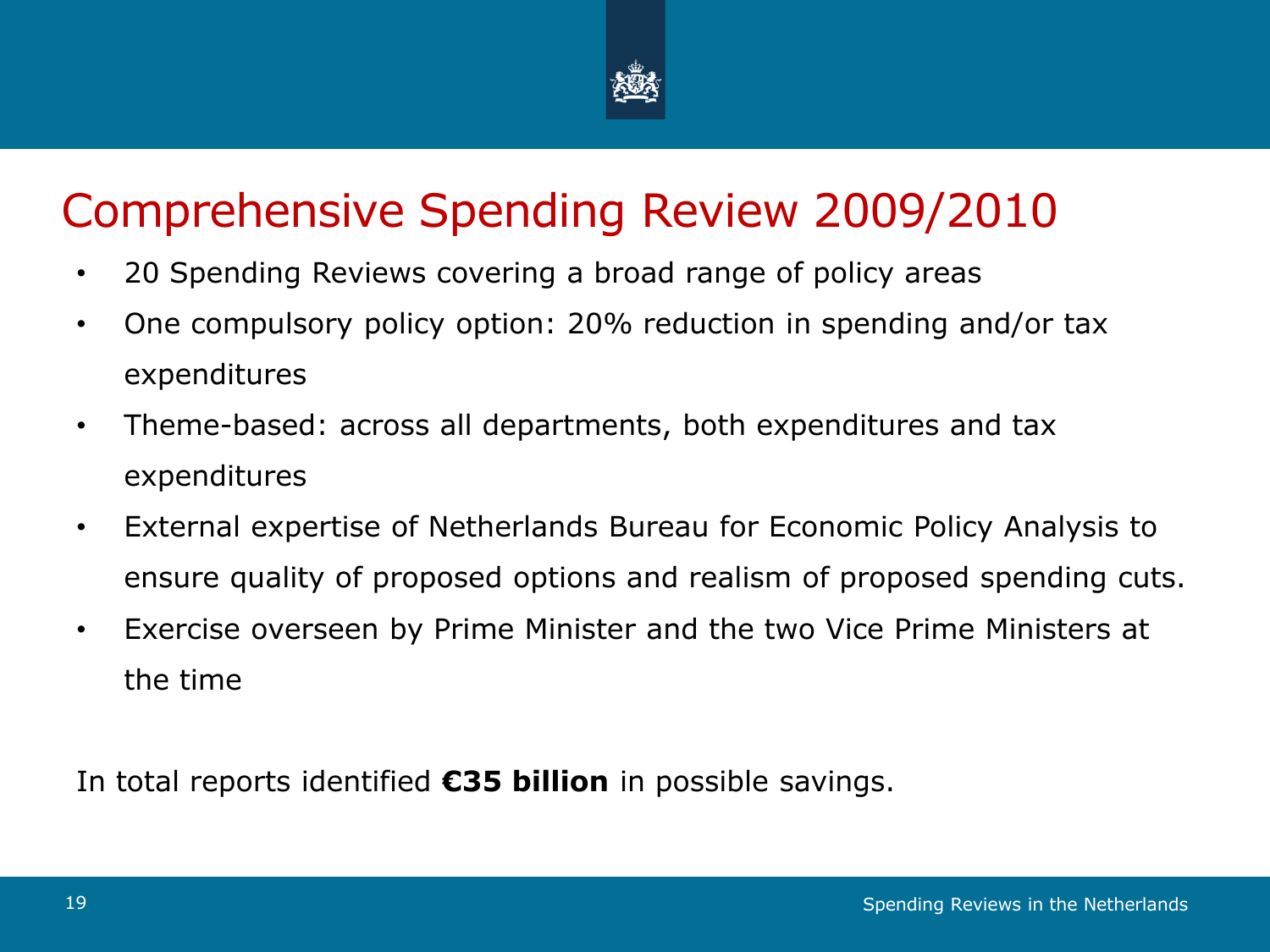

## Topics comprehensive spending review 2009/2010

- 1. Energy and Climate Change
- 2. Environment
- 3. Transport and Water Management
- 4. Housing
- 5. Productivity in Education
- 6. Higher Education
- 7. Child benefits
- 8. Innovation and Applied Research
- 9. Income support & Employment Programmes for People with Few Skills
- 10. Unemployment benefits
- 11. Curative Healthcare
- 12. Long Term Healthcare
- 13. Official Development Aid
- 14. Immigration, Integration and Asylum
- 15. Public Safety and Terrorism
- 16. Tax Administration
- 17. Administration of Income Support
- 18. Public Administration
- 19. Operational Management in the Public Sector Institutions
- 20. International Security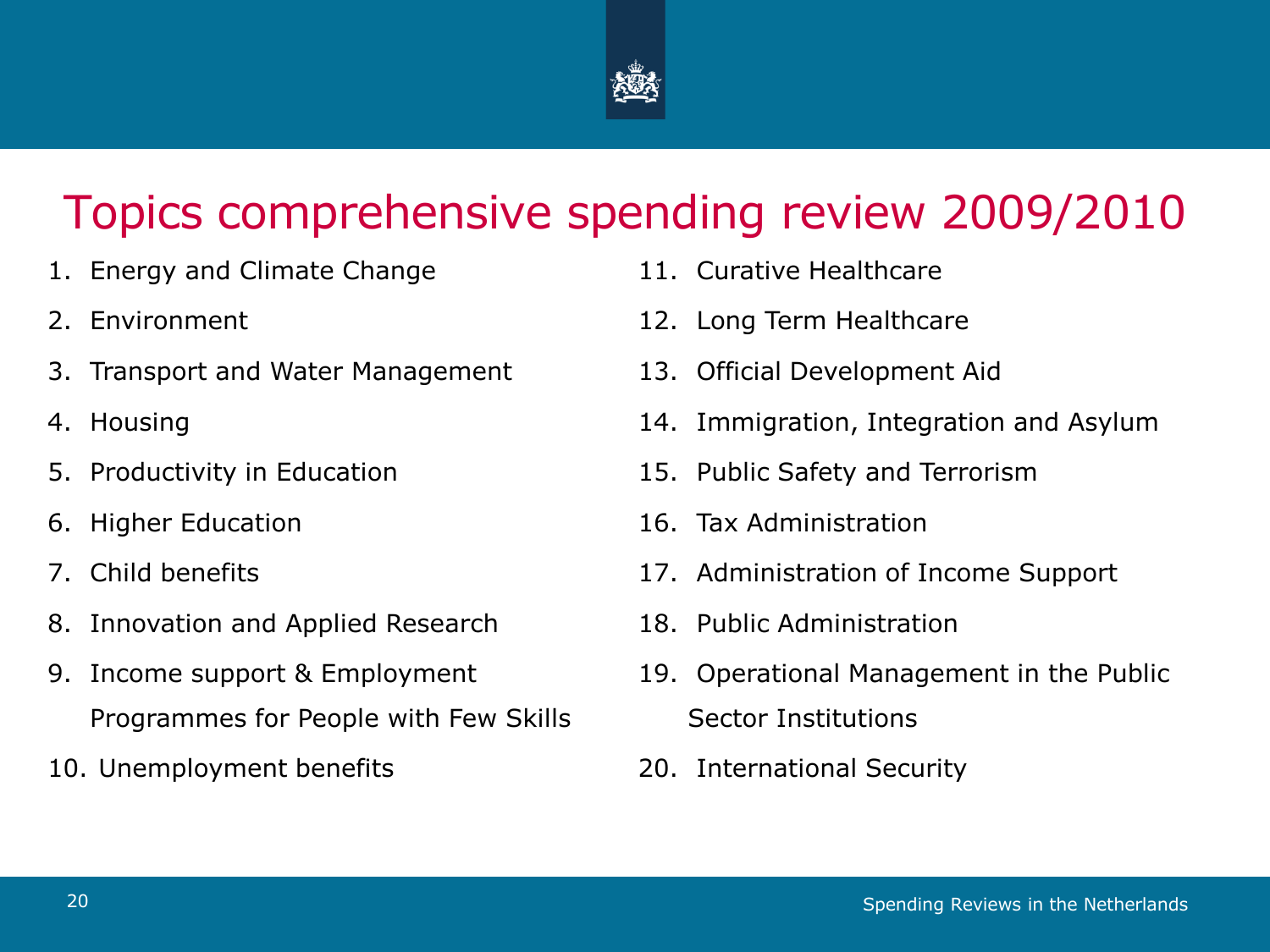

## **Outcome**

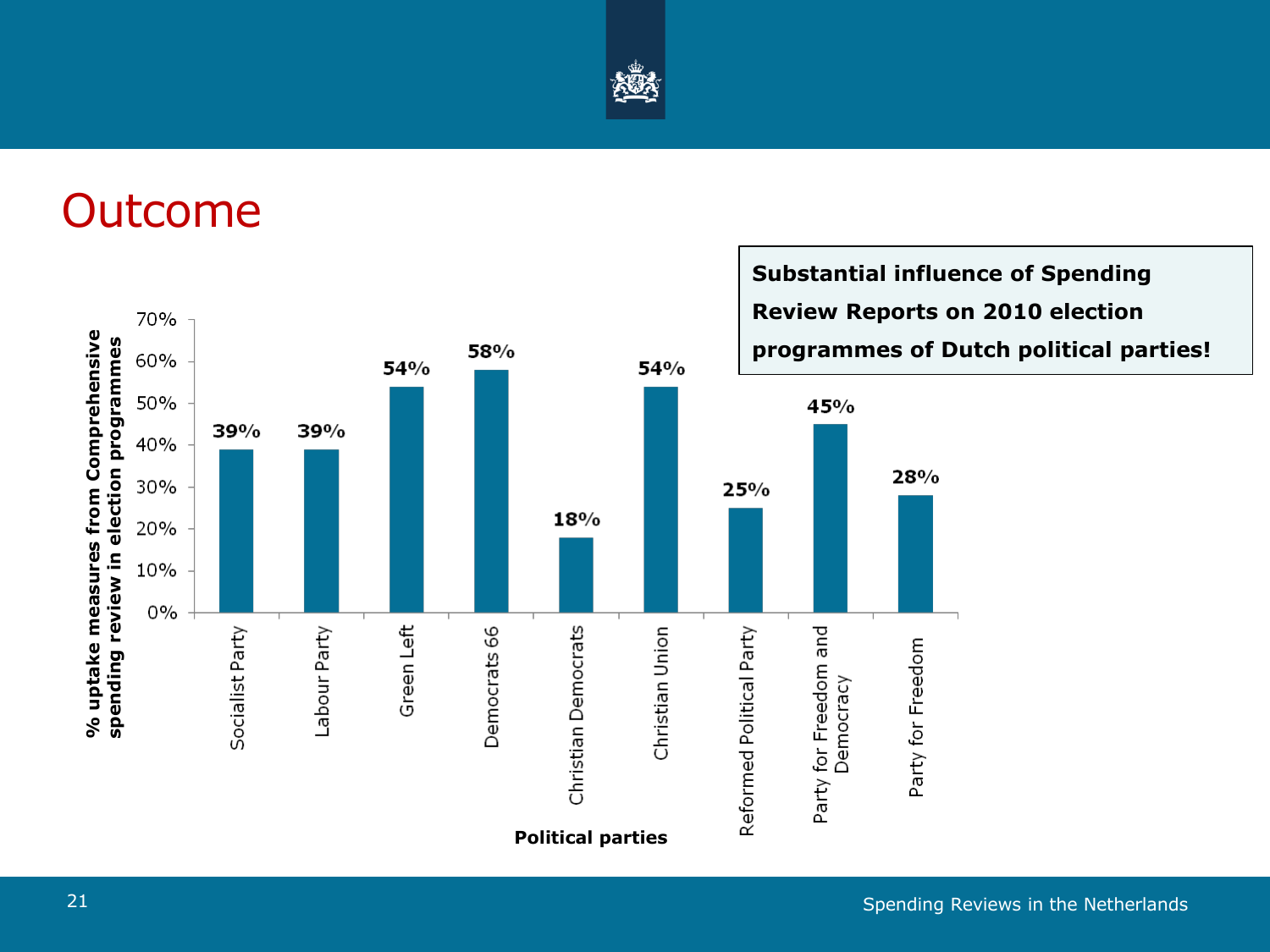

## **Conclusion**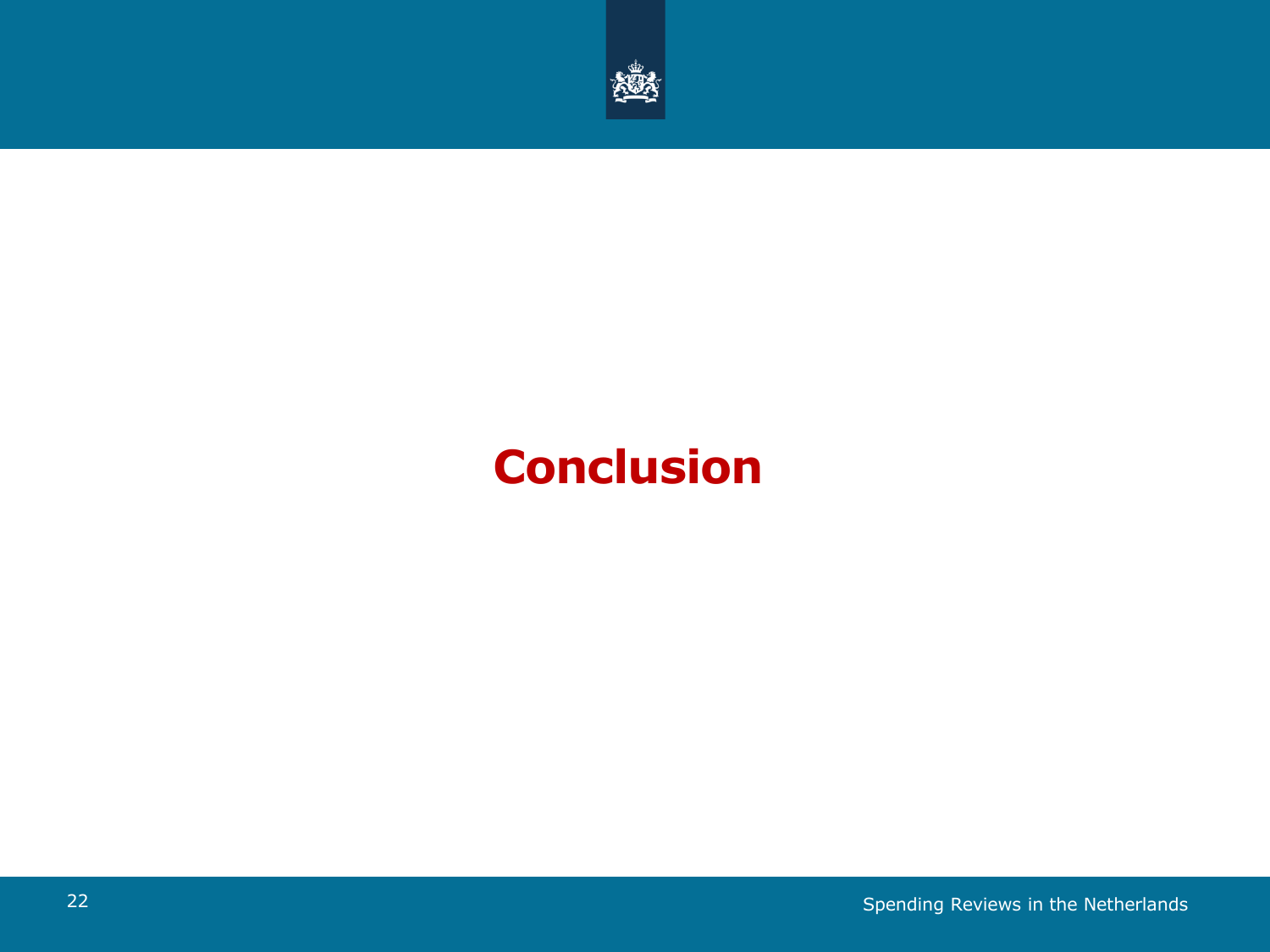

## Spending reviews have significant impact:

- The analysis chapter tends to result in significant public discussion;
- Substantial influence on election programmes of Dutch political parties;
- Many proposals of spending reviews have been adopted;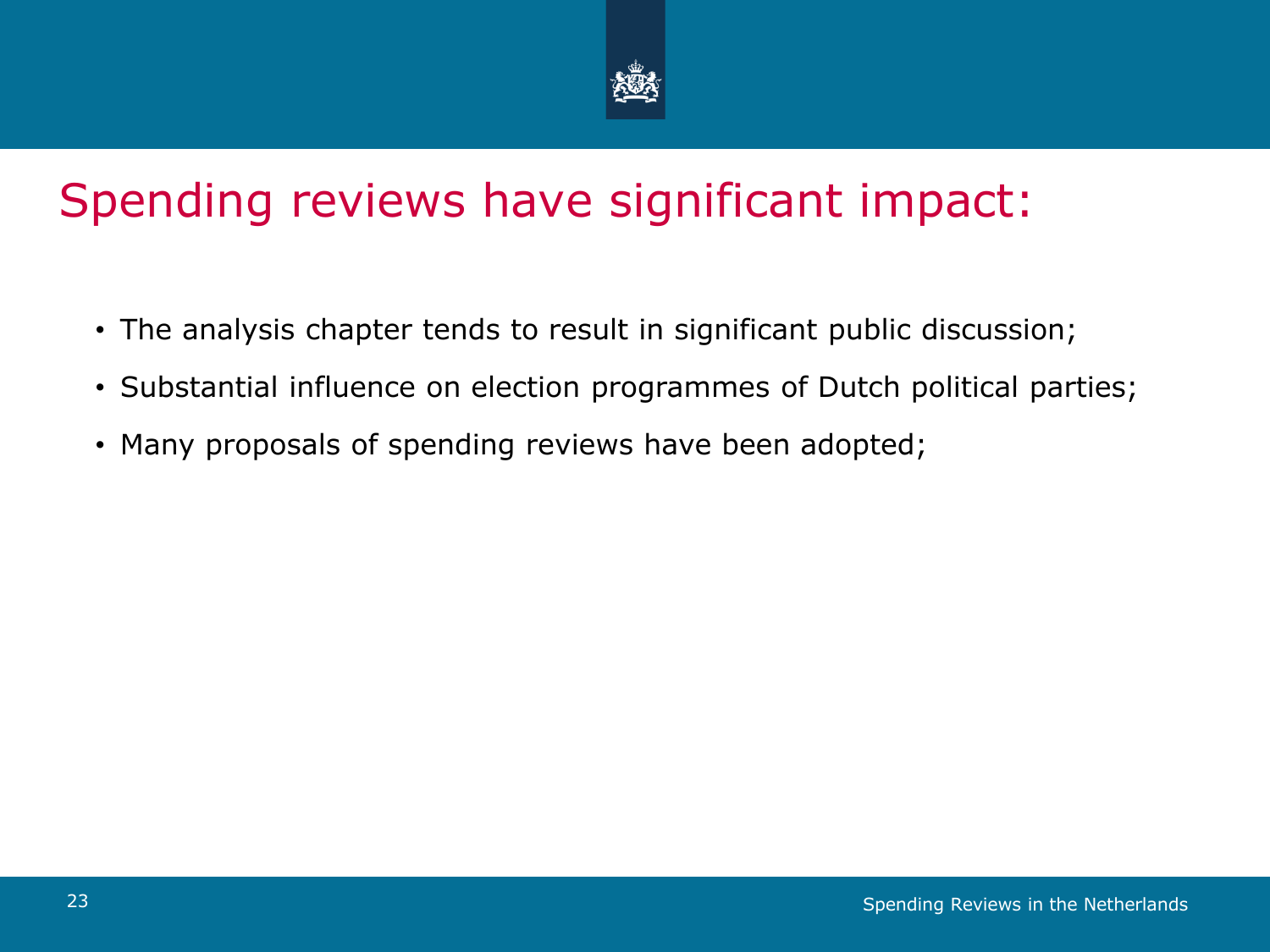

## Examples of reforms caused by spending reviews

- Integration of different kinds of child benefits
- Significant reforms of labor market policies directed at people with few skills
- Reintegration of long term unemployed into labor market
- Concentration of highly specialized health care
- Decentralization of youth services
- Benefits incentives for local government to get people into work, out of benefits
- Adjustment to support and benefits for elderly people
- Changes to basis medical benefit package
- Improved maintenance decisions for major infrastructural works
- Changes to methods of financing water infrastructural works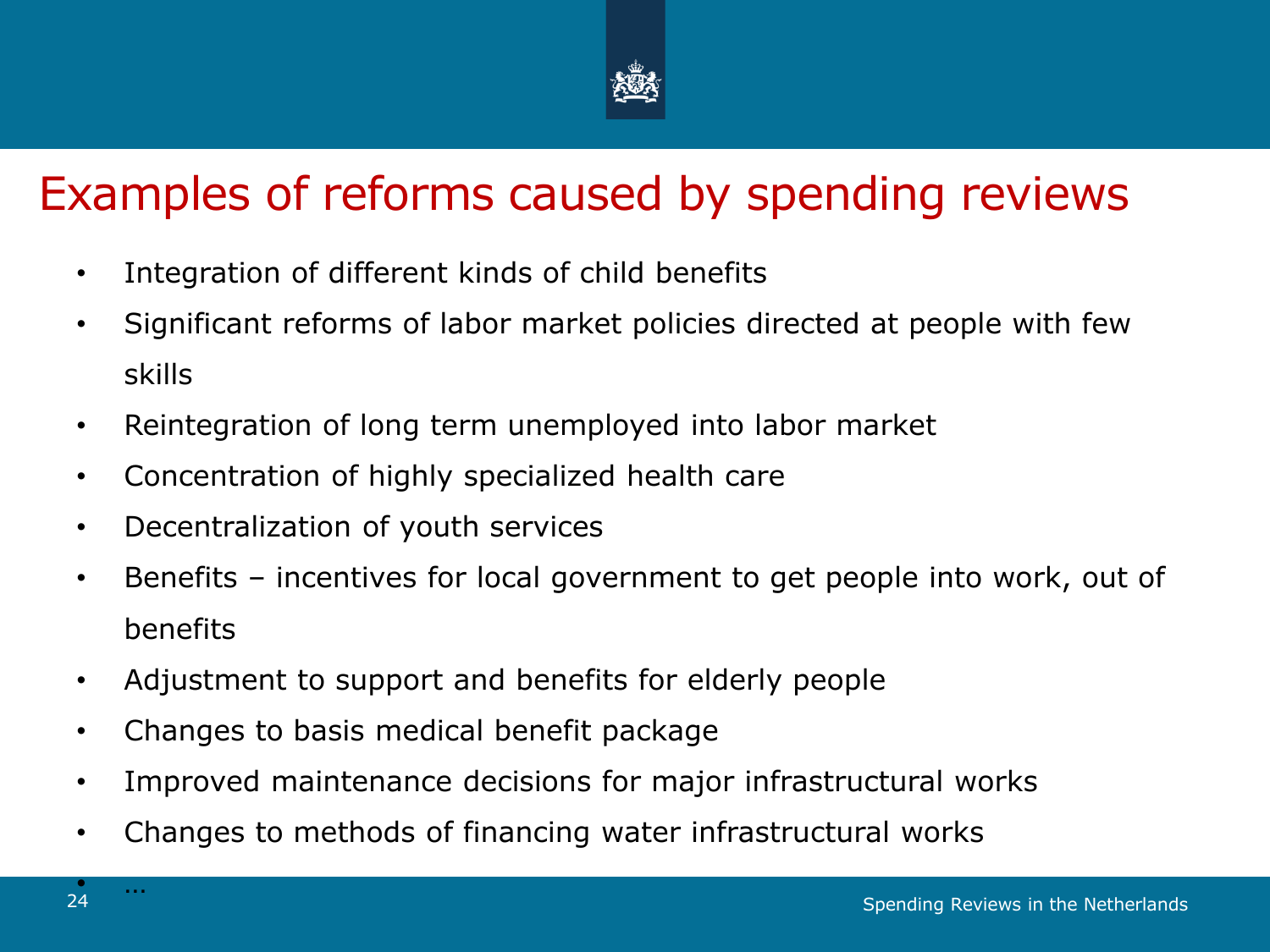

### Success factors

- Different responsibility of politicians and civil servants:
	- Politicians select policies and priorities,
	- civil servants prepare options
- Independent chairman
- At least one compulsory policy option: 20% reduction in spending
- Sound analysis and concrete options
- Non veto principle
- Publication of the reports